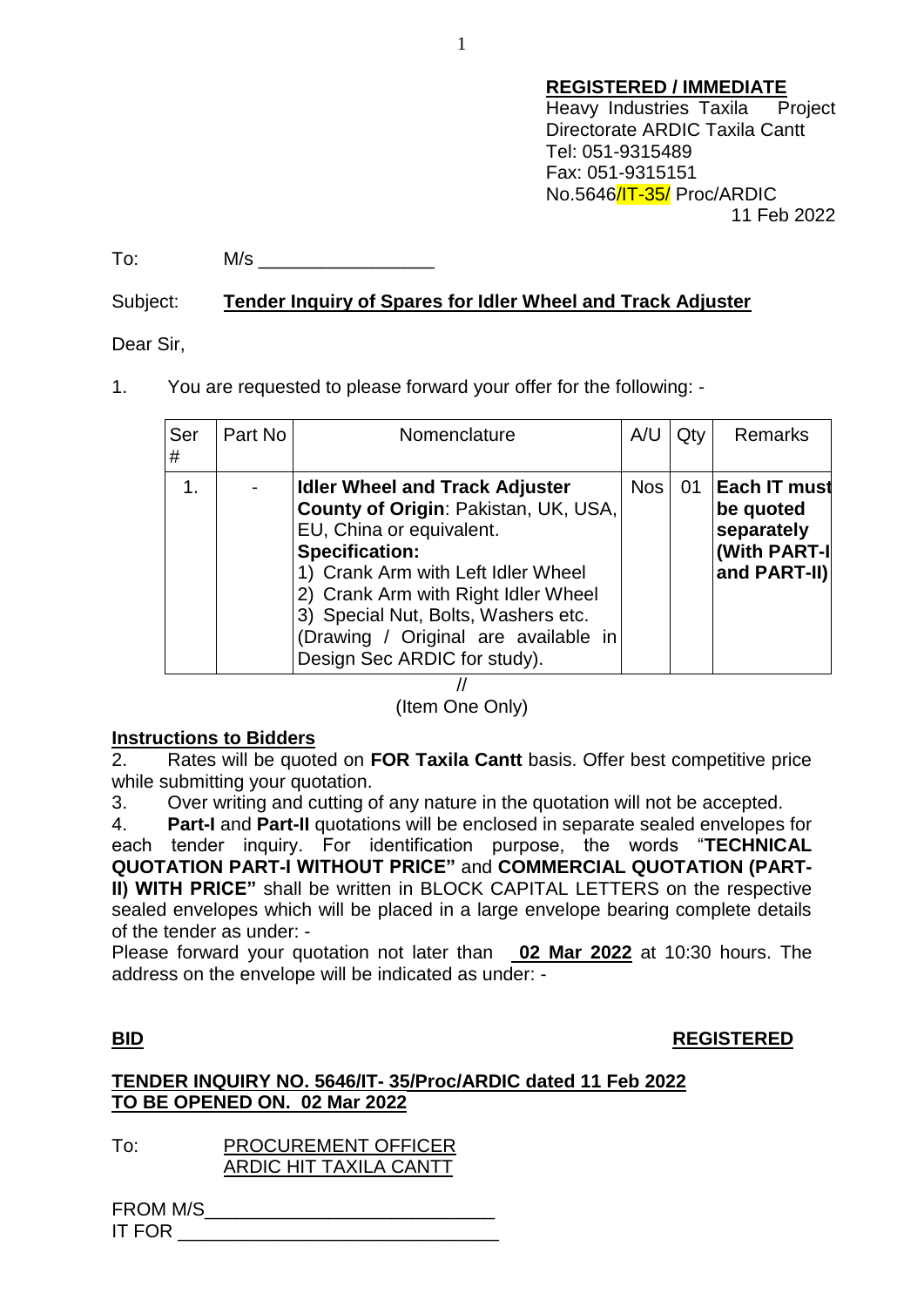#### **REGISTERED / IMMEDIATE**

Heavy Industries Taxila Project Directorate ARDIC Taxila Cantonment Tel: 051-9315489 Fax: 051-9315151 No. 5646/IT-36/Proc/ARDIC 11 Feb 2022

 $\text{To:} \qquad \qquad \mathsf{M/s}$ 

### Subject: **Tender Inquiry for Proc of Water Draining Device**

1. You are requested to please forward your quotation for the following items. Detail of items required with terms and conditions are given below:-

| <b>S/No</b> | <b>Particulars/Specifications of the</b><br><b>Stores</b>                                                                                                                                                                                                                                                         | <b>A/U</b> | Qty | <b>Remarks</b>                                                          |
|-------------|-------------------------------------------------------------------------------------------------------------------------------------------------------------------------------------------------------------------------------------------------------------------------------------------------------------------|------------|-----|-------------------------------------------------------------------------|
| 1.          | <b>Water Draining Device</b><br>Country of Origin: Pakistan, UK,<br>USA, EU, China or equivalent<br><b>Specification:</b><br>1) ZDB-500 DC Water Draining<br>Pump<br>2) Pipe, Valve, Gaskets and<br>Cover plates<br>3) Clips, Clamps etc.<br>(Drawing / Original are available in<br>Design Sec ARDIC for study). | <b>Nos</b> | 01  | Each IT must<br>be quoted<br>separately<br>(With PART-I<br>and PART-II) |

//

(Item One Only)

### **Instructions to Bidders**

2. Rates will be quoted on **FOR Taxila Cantt** basis. Offer best competitive price while submitting your quotation.

3. Over writing and cutting of any nature in the quotation will not be accepted.

4. Part-I and Part-II quotations will be enclosed in separate sealed envelopes for each tender inquiry. For identification purpose, the words "**TECHNICAL QUOTATION PART-I WITHOUT PRICE"** and **COMMERCIAL QUOTATION (PART-II) WITH PRICE"** shall be written in BLOCK CAPITAL LETTERS on the respective sealed envelopes which will be placed in a large envelope bearing complete details of the tender as under: -

Please forward your quotation not later than **02 Mar 2022** at 10:30 hours. The address on the envelope will be indicated as under: -

### **BID REGISTERED**

### **TENDER INQUIRY NO. 5646/IT- 36/Proc/ARDIC dated 11 Feb 2022 TO BE OPENED ON. 02 Mar 2022**

To: PROCUREMENT OFFICER ARDIC HIT TAXILA CANTT

FROM M/S\_\_\_\_\_\_\_\_\_\_\_\_\_\_\_\_\_\_\_\_\_\_\_\_\_\_\_\_ IT FOR  $\blacksquare$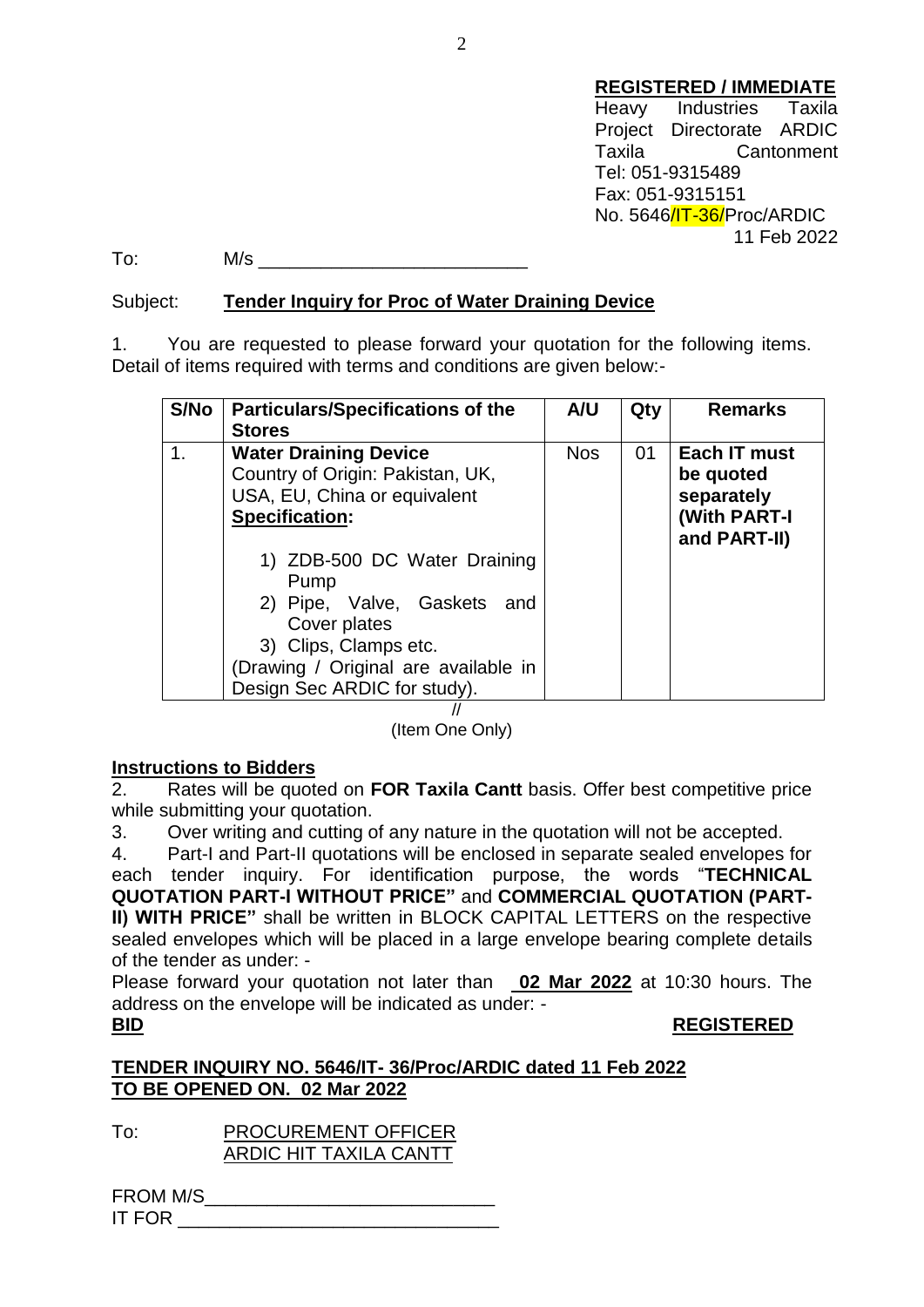REGISTERED/ IMMEDIATE Heavy Industries Taxila Project Dte ARDIC Taxila Cantt Tel: 051-9315489 Fax: 051-9315151 5646/ IT-37/Proc/ARDIC 11 Feb 2022

To: M/s \_\_\_\_\_\_\_\_\_\_\_\_\_\_\_\_\_\_\_\_\_\_\_\_\_\_

### Subject: **Tender Inquiry for Dev of Ring Gear Installation**

1. You are requested to please forward your quotation for the following items. Detail of items required with terms and conditions are given below:-

| S/N | <b>Particulars/Specifications of the</b>                         | A/U        | Qty | <b>Remarks</b>               |
|-----|------------------------------------------------------------------|------------|-----|------------------------------|
| O   | <b>Stores</b>                                                    |            |     |                              |
| 1.  | <b>Ring Gear Installation</b>                                    | <b>Nos</b> | 01  | Each IT must                 |
|     | Country of Origin: Pakistan, UK,<br>USA, EU, China or equivalent |            |     | be quoted<br>separately      |
|     | <b>Specification:</b>                                            |            |     | (With PART-I<br>and PART-II) |
|     | 1) Ring Gear (Sprocket) and<br><b>Limit Gear</b>                 |            |     |                              |
|     | 2) Special Bolts and Shims                                       |            |     |                              |
|     | (Drawing / Original are available in                             |            |     |                              |
|     | Design Sec ARDIC for study).                                     |            |     |                              |

//

(Item One Only)

### **Instructions to Bidders**

2. Rates will be quoted on **FOR Taxila Cantt** basis. Offer best competitive price while submitting your quotation.

3. Over writing and cutting of any nature in the quotation will not be accepted.

4. Part-I and Part-II quotations will be enclosed in separate sealed envelopes for each tender inquiry. For identification purpose, the words "**TECHNICAL QUOTATION PART-I WITHOUT PRICE"** and **COMMERCIAL QUOTATION (PART-II) WITH PRICE"** shall be written in BLOCK CAPITAL LETTERS on the respective sealed envelopes which will be placed in a large envelope bearing complete details of the tender as under: -

Please forward your quotation not later than **02 Mar 2022** at 10:30 hours. The address on the envelope will be indicated as under: -

### **BID REGISTERED**

### **TENDER INQUIRY NO. 5646/IT- 37/Proc/ARDIC dated 11 Feb 2022 TO BE OPENED ON. 02 Mar 2022**

To: PROCUREMENT OFFICER ARDIC HIT TAXILA CANTT

| <b>FROM M/S</b> |  |  |
|-----------------|--|--|
| <b>IT FOR</b>   |  |  |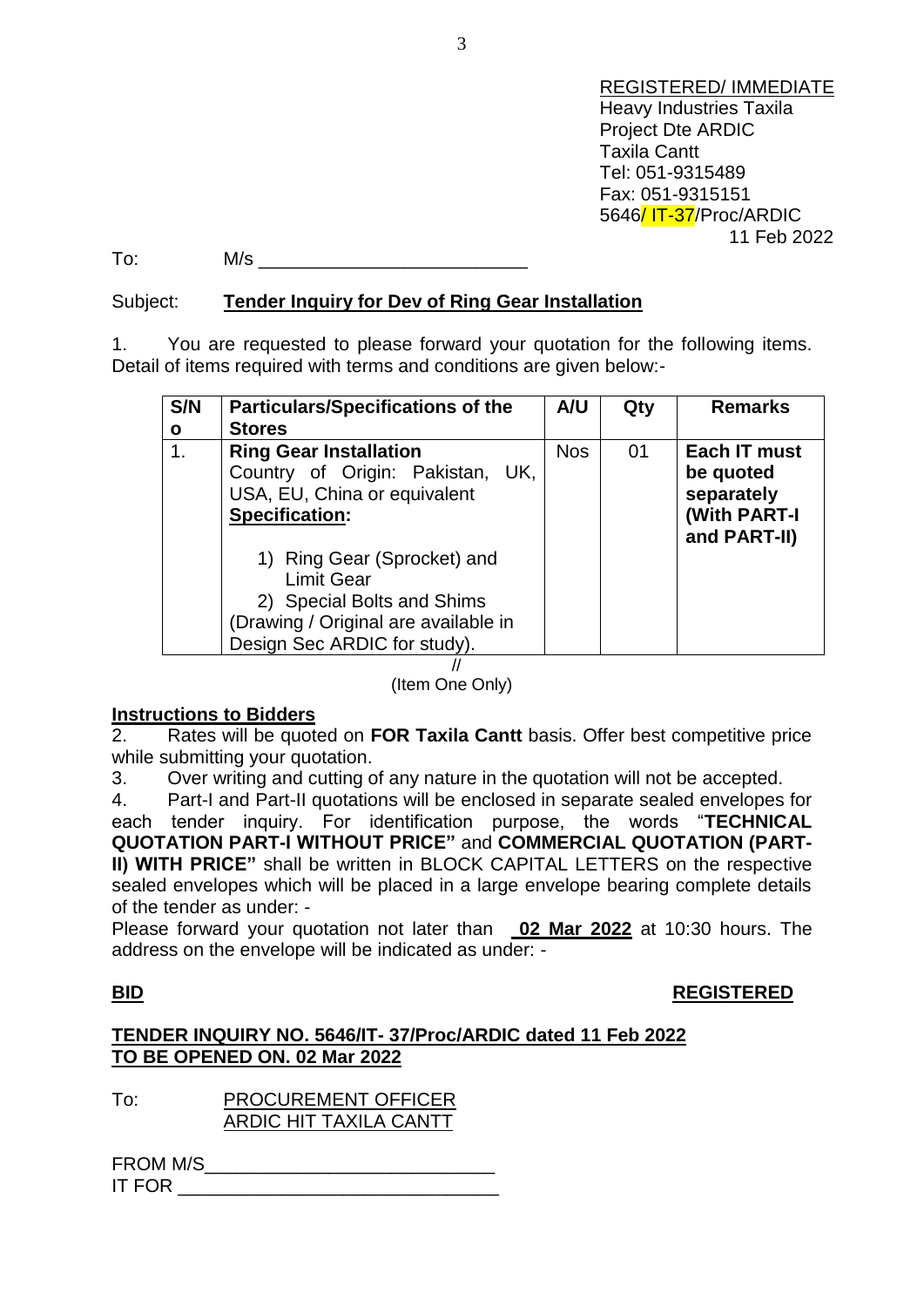5. **Delivery of Tender:** The tender/bid will be enclosed in a sealed envelope which will be invariably marked with "Bid against Tender Inquiry No. **5646/IT- 35,36,37/Proc/ARDIC dated 11 Feb 2022**" and complete address. The tender if brought by hand, will be handed over to security staff on duty at ARDIC Gate for placing the same in bid box (available at the gate). The bid will not be brought by hand by any firm while visiting the office of Proc officer (ARDIC). Moreover, if required endorsements are found missing, the bid will be liable for rejection.

6. The bid must be dropped in the bid box, latest by 1030 hours on **02 Mar 2022**, at ARDIC Gate. **The bid will be opened same day at 1100 hours** in the presence of the available representative of the firms in ARDIC HIT Taxila Cantt. **No bid will be entertained / considered after 1030 hours,** on the aforementioned date.

7. All papers must be signed and stamped and items not quoted / quoted must be mentioned clearly.

8. All clauses/terms mentioned in this inquiry will be considered accepted by the bidding firms, even if no reference to them is given in the respective offers.

9. **Postal order for Rs. 200/- (Rupees Two Hundred) as a tender fee, in favor of MD (ARDIC)** HIT Taxila Cantt, will invariably be enclosed with the technical offer, failing which the bid will be ignored.

10. Firms are instructed NOT to send Telex and Fax bids. Such bids/offers would not be accepted.

11. Following confirmation regarding availability of the advance sample be endorsed by all bidders in their quotations: -

"It is confirmed that advance sample against items mentioned at serials ---- of the bid are really available."

12. Please confirm receipt of the tender inquiry immediately and also intimate your participation or otherwise in this tender inquiry. In case any firm does not wish to bid, then it should return the tender inquiry documents at the earliest.

13. HIT reserves its right to cancel the bidding process with reason but without any obligation to justify such a reason.

14. The store is required to be delivered at Store Sec ARDIC, Taxila Cantt within 60 x days from the date of signing of the contract.

15. The offered price quoted must be firm, final and inclusive of all taxes, packing, handling charges etc and delivery at HIT Taxila Cantt.

16. **Offers must remain open valid for 120 days** from the date of opening of the tender.

17. The store will be packed in standard grade, worthy of transportation by the means adopted.

18. This inquiry may not be taken as an indication of subsequent supply order and does not in any way commit HIT to purchase the items offered.

19. Warranty period will be one year from the date of issuance of CRV of the stores.

20. In case of failure to supply the stores within the stipulated periods, liquidated damages at the rate of 2% but not less than 1% of amount involved per month and maximum value not more than 10% of contracted store value or a part there-of will be levied.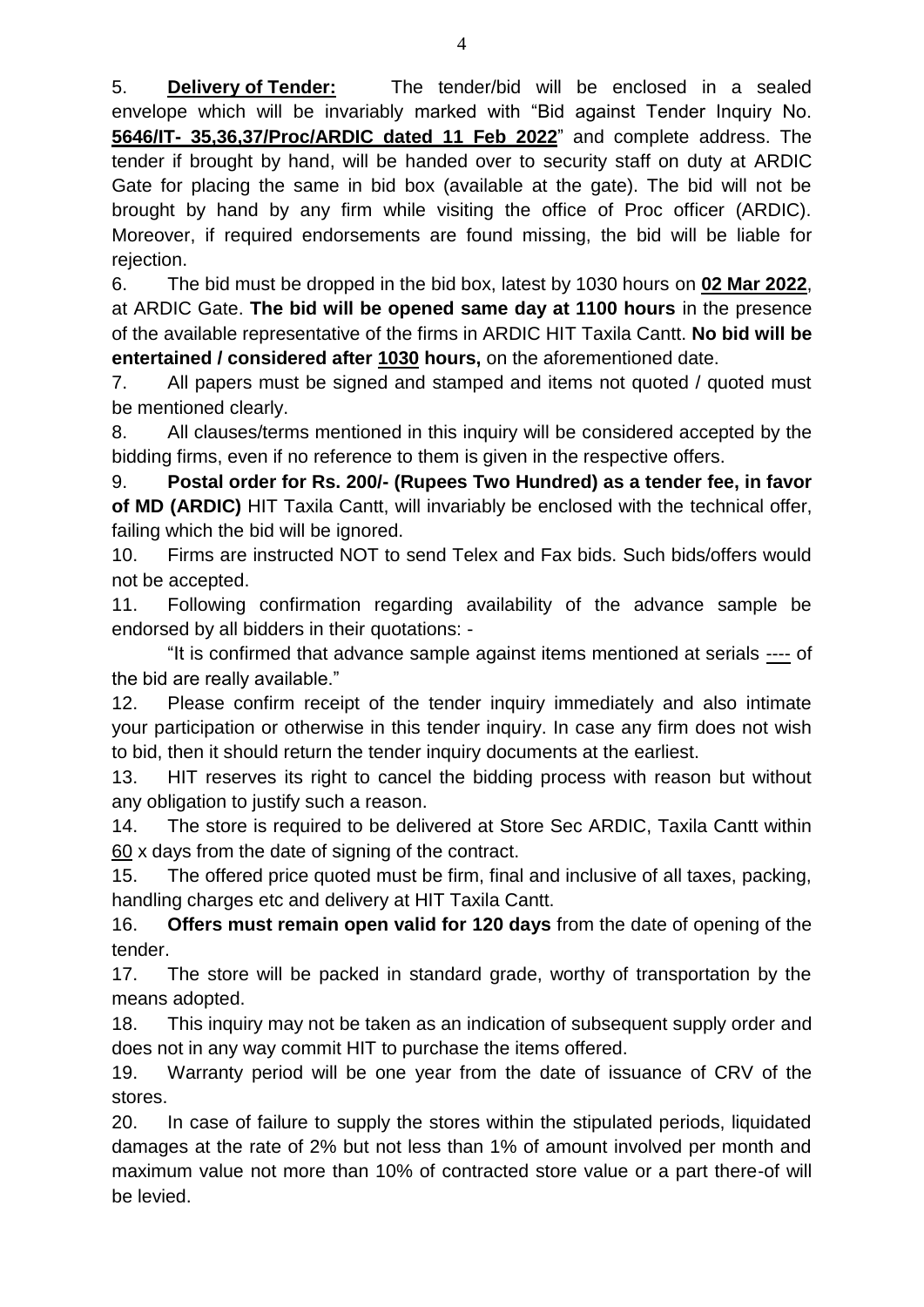# 21. **Payment Terms**

- a. Payments will be made either by CMA (DP), Rawalpindi or CMA (HIT) Taxila Cantt, through cheques against pre-receipted bills (duly affixed with revenue stamps) along with professional tax certificates (attested photocopies) of the suppliers after delivery and acceptance of stores.
- b. Partial payments against partial deliveries will not be allowed.
- c. The payment to the registered person is linked with active taxpayer status of the Suppliers as per FBR data base. If any registered supplier is not on active Taxpayer list, his payment will be stopped till he / she files his / her mandatory returns and appears on ATL of FBR.

22. HIT reserves the right to increase / decrease the quantity of items, placed on the tender without any reference to the firm.

23. The supplier shall furnish a 5% performance bank guarantee within one month from the date of signing of the contract from scheduled bank in Pakistan against the total value of contract excluding taxes/duties. This bank guarantee must remain valid 12 x months after the stores are put in operation. Performance Bank Guarantee will be released on the completion of warranty period, in case the firm fails to provide a/m performance bank guarantee within the stipulated time period, the contract will be cancelled and bid security will be encashed. Moreover, the contract shall than be awarded to next best evaluated bidder.

24. **All Firms participating in the tender will deposit 5% bid security of total quoted value in the shape of CDR / bank guarantee addressing to MD ARDIC Heavy Industries Taxila. The bid security will be provided by the firms in commercial envelope and clear mentioning of the same in the technical quotation will be ensured by the firms, failing which the bid will stand rejected. The bid securities will be returned as under: -**

- a. **Unsuccessful Bidders.** Within 15 days of completion / announcement of the bid evaluation result.
- b. **Successful Bidders.** Upon submission of 5% PBG (para 23).

25. The net offered price will be inclusive of 17 % GST as imposed by Government of Pakistan. The offers without mentioning of 17% GST will not be considered. The GST will always be mentioned separately to the base price.

26. Defaulted or Blacklisted firms with any Govt / Semi Govt defence organization cannot be participate in the bid.

27. In case of any dispute regarding the terms and conditions and the quality of stores, the decision of the MD (ARDIC) / Chairman HIT will be considered as final and binding on the suppliers/firms.

28. In case, the contracted firm fails to execute the order within the stipulated time and does not materialize the supply of ordered stores, the supply order/contract would be cancelled at the firm's risk and expense. Expenditure incurred on the repurchase of offered stores will be recovered from the defaulting firm, under existing procedures.

29. Inspection of the store will be carried out at HIT Taxila Cantt.

30. Samples for consultation / reference will not be provided, however if drawing is available then the same may be handed over to the best evaluated bidder. Samples are displayed in display room for the convenience of the firms.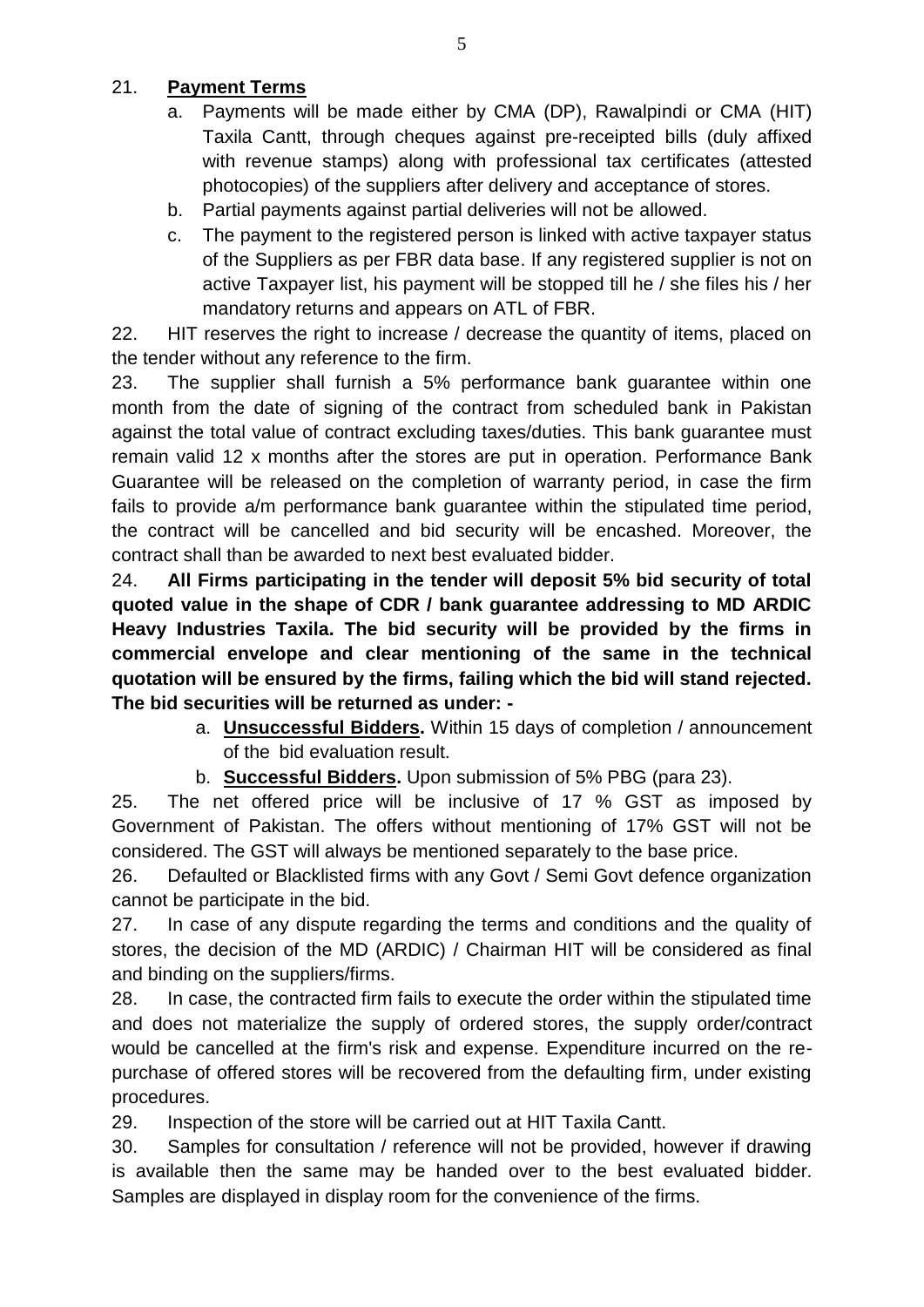31. Only registered suppliers / persons who are on Active Taxpayer List (ATL) of FBR are eligible to supply goods/services to government departments. Thus the bidders will submit a certificate to this regard along with the technical bid.

32. Country of Origin: All countries except India, Israel and Taiwan.

33. In case of indigenously / locally manufactures item, the firms should have relevant experience and capacity of manufacturing these parts and should be duly qualified by Quality Control department of ARDIC HIT. Capacity for manufacturing of parts will be verified by a team ex ARDIC HIT.

34. In the case of FOR imported items, the firms are responsible to provide evidence of the agency agreement/certificate of conformance, principal proforma invoice (in original and without price) and OEM certificates of all the items being quoted against this tender inquiry along with countries of origin. Separate OEM certificate for each / major assembly will be provided by the firms. The firms will clearly indicate that all the parts used in the manufacturing (in case of assembling) are brand new from current production. Confirmation to fulfill technical specifications related to imported items on FOR basis must be highlighted in the technical bid.

35. Confirmation of the validity period of the quote, delivery period and warranty period.

36. Confirmation of all technical parameters specified in the IT or confirmation as per sample.

37. Confirmation of manufacturer, brand and approval of advance sample as per specifications mentioned in IT. Manufacturer brand of each item must be highlighted in the bid.

38. IT document can be downloaded from PPRA and HIT website [www.hit.gov.pk.](http://www.hit.gov.pk/)

39. Technical assistance will be provided by the firm on requirement basis.

40. After successful conclusion of development contract including qualification of the prototype / 1st Article, following "Yes Obligations" for the qualified firms will be applicable for bulk supply / series procurement contract(s) after approval by HITB as under: -

- a. Award of "Sole Manufacture Right" for HIT or procurement "Proprietary" status for minimum 3 years, subject to timely development, contract execution performance, quality, cost rationalization and value additions (if any) of development / 1st contract.
- b. Extension of "Sole Manufacture Right" for HIT or procurement "Proprietary" status beyond 3 years' subject to timely completion, contract execution performance, quality consistency, cost rationalization and value additions (if any) in previous contract(s).
- c. Where operationally, financially and technically possible / viable, HIT (developing or procurement agency) may provide estimated required quantities to qualified firm(s) for subsequent needs.
- d. Qualified firm will not be allowed to participate in any tender of similar items elsewhere (inland and abroad) without prior permission of HITB.

41. Firm(s) will submit commercial offer with "Estimated Itemized Cost (EIC)" of the item including following: -

- a. Material Cost.
- b. Manufacturing Cost (including tooling, labour, die, overhead charges etc).
- c. R&D Charges.
- d. Service Charges (including transportation, tests/trials, profit etc).